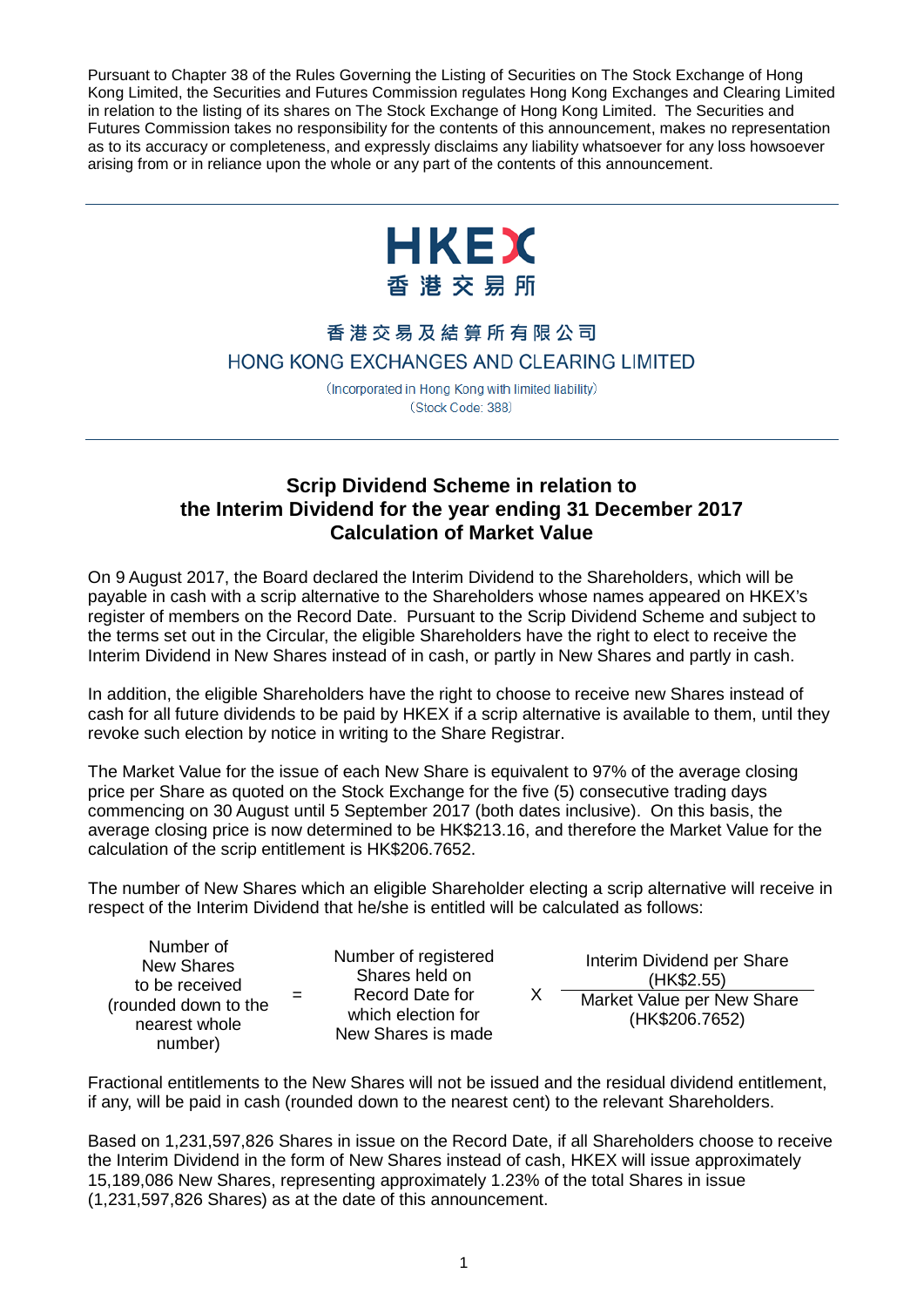**No action is required by the following Shareholders:**

- **(A) Shareholders who have not made a Permanent Election and wish to receive the Interim Dividend in cash only; and**
- **(B) Shareholders who have made a Permanent Election and do not intend to revoke it in order to receive the Interim Dividend in cash.**

Shareholders who have not made a Permanent Election and wish to receive their Interim Dividend wholly or partly in New Shares instead of in cash and, where applicable, to make a Permanent Election should complete the Election Form. Shareholders who have previously made a Permanent Election and wish to receive their Interim Dividend wholly or partly in cash should complete the Revocation Notice. The completed Election Form or Revocation Notice (as the case may be) should be returned as soon as possible so as to enable it to be received by the Share Registrar before the Closing Time. Late submissions of the Election Form or the Revocation Notice will not be accepted.

Shareholders who are not eligible to receive the Interim Dividend in New Shares under the provisions of the Scrip Dividend Scheme should not complete the Election Form and, if they do so, such Election Form will be voided and have no effect.

The Closing Time will be extended, as the case may be, in accordance with (a) or (b) below if a Typhoon Signal No. 8 or above is hoisted, or a Black Rainstorm Warning Signal is in force in Hong Kong:

- (a) at any time before 12:00 noon on Thursday, 14 September 2017. In such a case, the closing time for the return of the Election Form and Revocation Notice will be extended to 5:00 pm on the same business day; or
- (b) at any time between 12:00 noon and 4:30 pm on Thursday, 14 September 2017. In such a case, the closing time for the return of the Election Form and Revocation Notice will be extended to 4:30 pm on the next business day (excluding Saturday) where none of the above signals is hoisted or in force at any time between 9:00 am and 4:30 pm.

HKEX has applied to the SFC for the listing of, and permission to deal in, the New Shares. It is expected that the dividend warrants and/or, subject to the SFC's approval of the above application, definitive certificates for the New Shares will be despatched by ordinary mail to the respective Shareholders concerned at their own risk on Thursday, 21 September 2017. The New Shares will, on issue, rank equally in all other respects with the existing Shares save that they will not be eligible for the Interim Dividend.

Subject to the proper receipt of definitive certificates for the New Shares by the relevant Shareholders, dealings in the New Shares on the Stock Exchange are expected to commence on Thursday, 21 September 2017.

In this announcement, the following expressions have the meanings set out below unless the context otherwise requires:

| "Board"         | HKEX's board of directors;                                                                                                                                                                             |
|-----------------|--------------------------------------------------------------------------------------------------------------------------------------------------------------------------------------------------------|
| "Circular"      | the circular to the Shareholders dated 30 August 2017 about the Scrip<br>Dividend Scheme in relation to the Interim Dividend;                                                                          |
| "Closing Time"  | the closing time for the return of the completed Election Form or<br>Revocation Notice (as the case may be) to the Share Registrar, being<br>4:30 pm on Thursday, 14 September 2017;                   |
| "Election Form" | the form of election for use by the Shareholders who wish to receive<br>the Interim Dividend wholly or partly in New Shares instead of in cash<br>and, where applicable, to make a Permanent Election; |